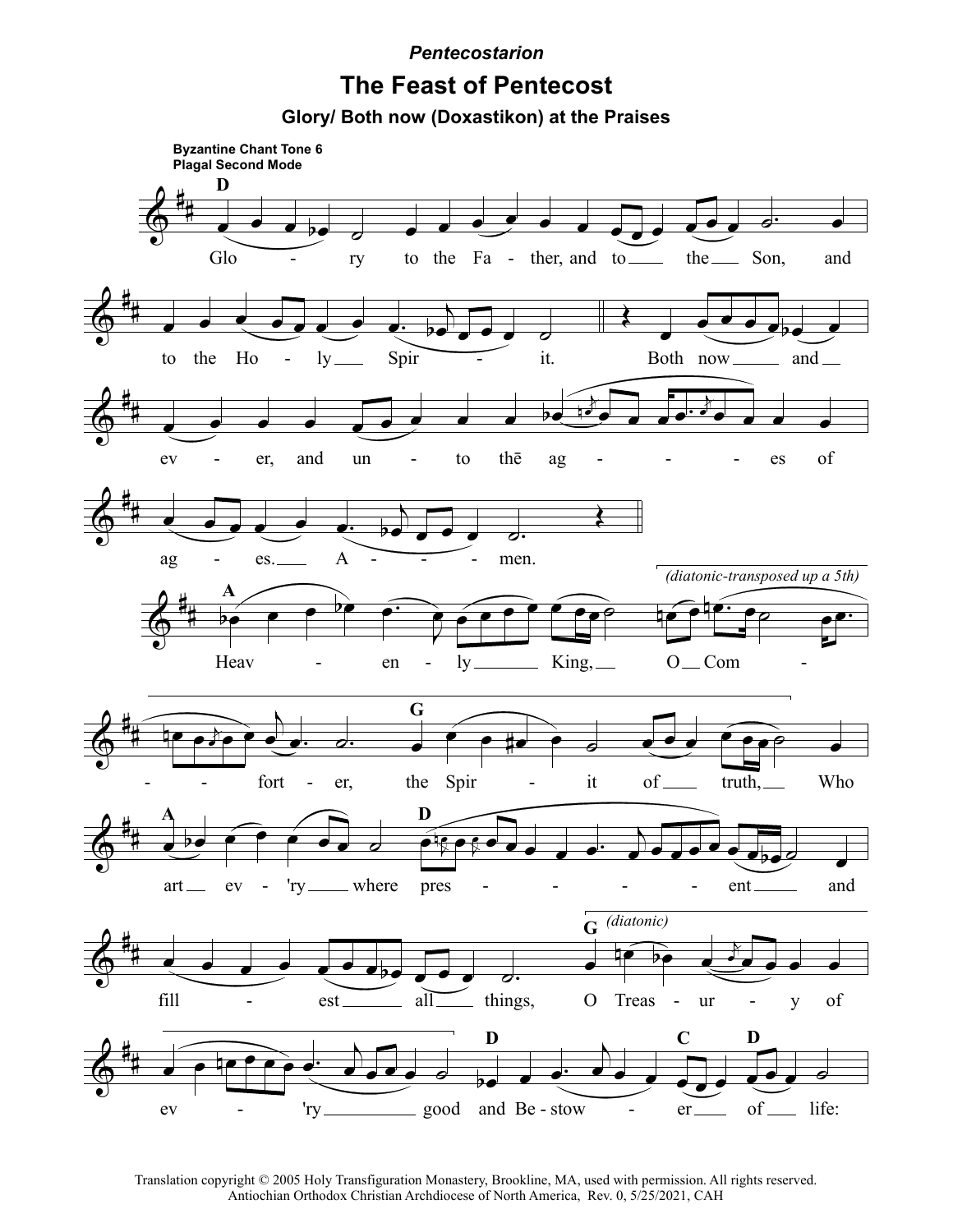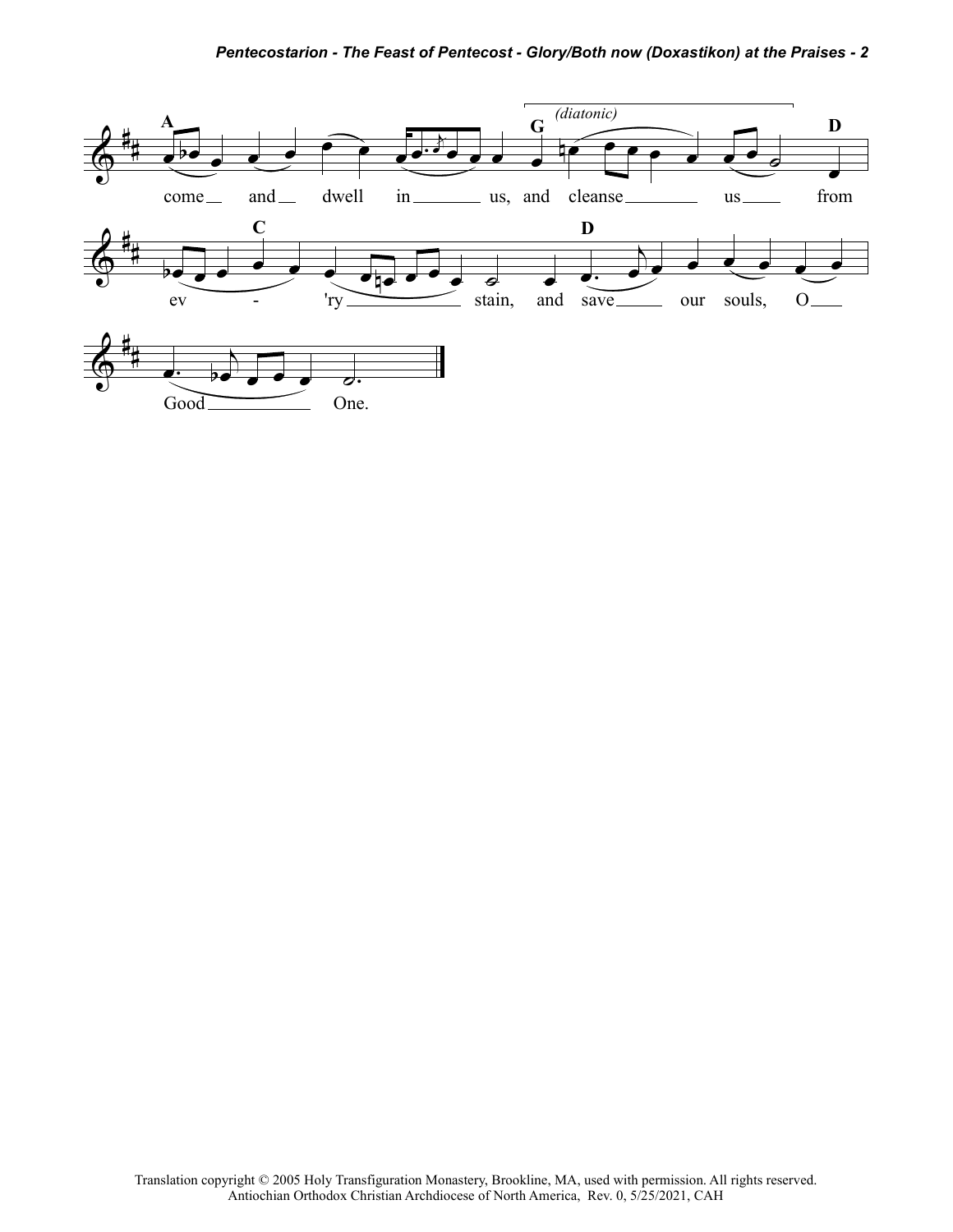## **DOXASTIRON AT THE PRAISES**

Plagal Second Mode

 $\sum_{\alpha}^{\infty}$  if  $\sum_{\alpha}^{\infty}$ 



Translation copyright © Holy Transfiguration Monastery, Brookline, MA, used with permission. All rights reserved. Chadi Karam (karamchadi@yahoo.com) Chicago, 2021.